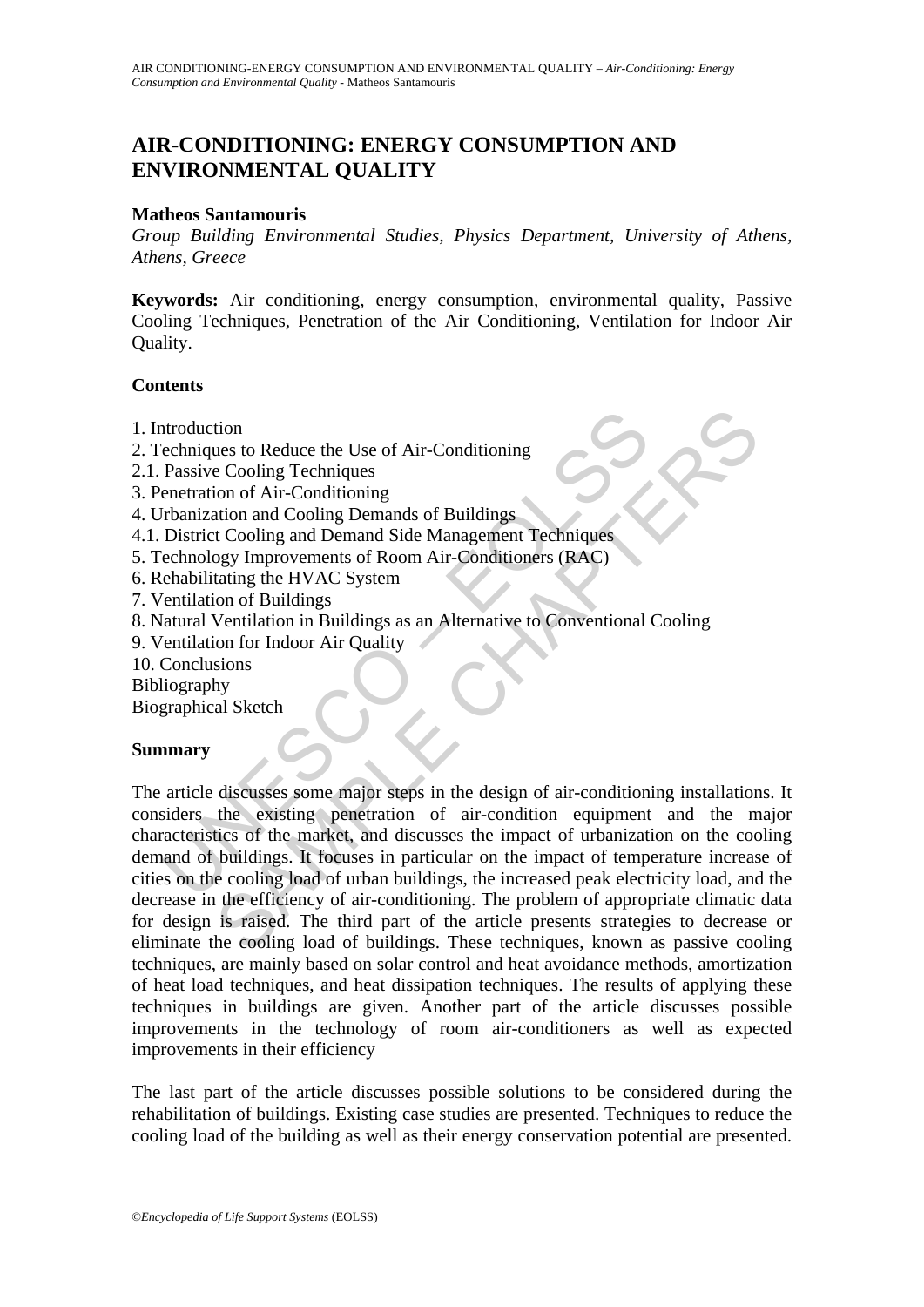In parallel, possible rehabilitation techniques to improve the efficiency of HVAC systems in different types of buildings are presented.

### **1. Introduction**

The development in the 1930s of inexpensive, reliable, Carnot cycle refrigeration systems, using electrically driven compressors, has made cooling widely feasible. During recent decades, air-conditioning has become widespread in residential and commercial constructions. Annual purchases of air-conditioning equipment had exceeded the \$20 billion mark by the end of the 1980s (Predicasts, 1987), while the world trade in air-conditioning and industrial refrigeration equipment more than tripled in real terms from 1976 to 1985 (United Nations, 1985).

The increase of family income in Europe and elsewhere has made the use of airconditioning systems highly popular. Annual purchases of air-conditioners in Greece have increased approximately 900 percent during the last four years, while sales of airconditioners in Italy, Spain, and Portugal have risen similarly (Santamouris, 1990).

increase of family income in Europe and elsewhere has maditioning systems highly popular. Annual purchases of air-conditioning increased approximately 900 percent during the last four years, ditioners in Italy, Spain, and is of family income in Europe and elsewhere has made the use of<br>g systems highly popular. Annual purchases of air-conditioners in Gr<br>ased approximately 900 percent during the last four years, while sales of<br>s in Italy, Spa The impact of air-conditioner usage on electricity demand is a serious problem for many developed countries. Peak electricity loads oblige utilities to build additional power plants in order to satisfy the demand, thus increasing the average cost of electricity. This has become a serious problem for many European countries (Santamouris, 1991), as well as for the United States, where the total electric peak load induced by airconditioning is estimated to be equal to 38 percent of the non-coincident peak load (Adrews, 1987).

This article discusses some major aspects of the use of air-conditioning installations. Section 2 of the article discusses the needs for air-conditioning and ways to reduce the energy consumption of buildings for cooling purposes, Section 3 discusses the existing penetration of air-conditioning equipment mainly in Europe and the major characteristics of the market. The third part discusses the impact of urbanization on the cooling demand of buildings.

In Section 4, the impact of temperature increase of cities on the cooling load of urban buildings, and the increased peak electricity load, as well as the decreased efficiency of air-conditioning are discussed, and the problem of appropriate climatic data for design is raised. Section 5 discusses possible improvements in the technology of room airconditioners as well the expected improvements in their efficiency, and the main aspects of demand size management techniques. The later sections discuss aspects related to the mechanical and natural ventilation of buildings and its impact on the energy efficiency of buildings and indoor air quality.

Finally, the very last part of the article discusses possible solutions to be considered during the rehabilitation of buildings. Existing case studies are presented. Techniques to reduce the cooling load of the building as well as their energy conservation potential are presented. In parallel, possible rehabilitation techniques to improve the efficiency of the HVAC systems in different types of buildings are presented.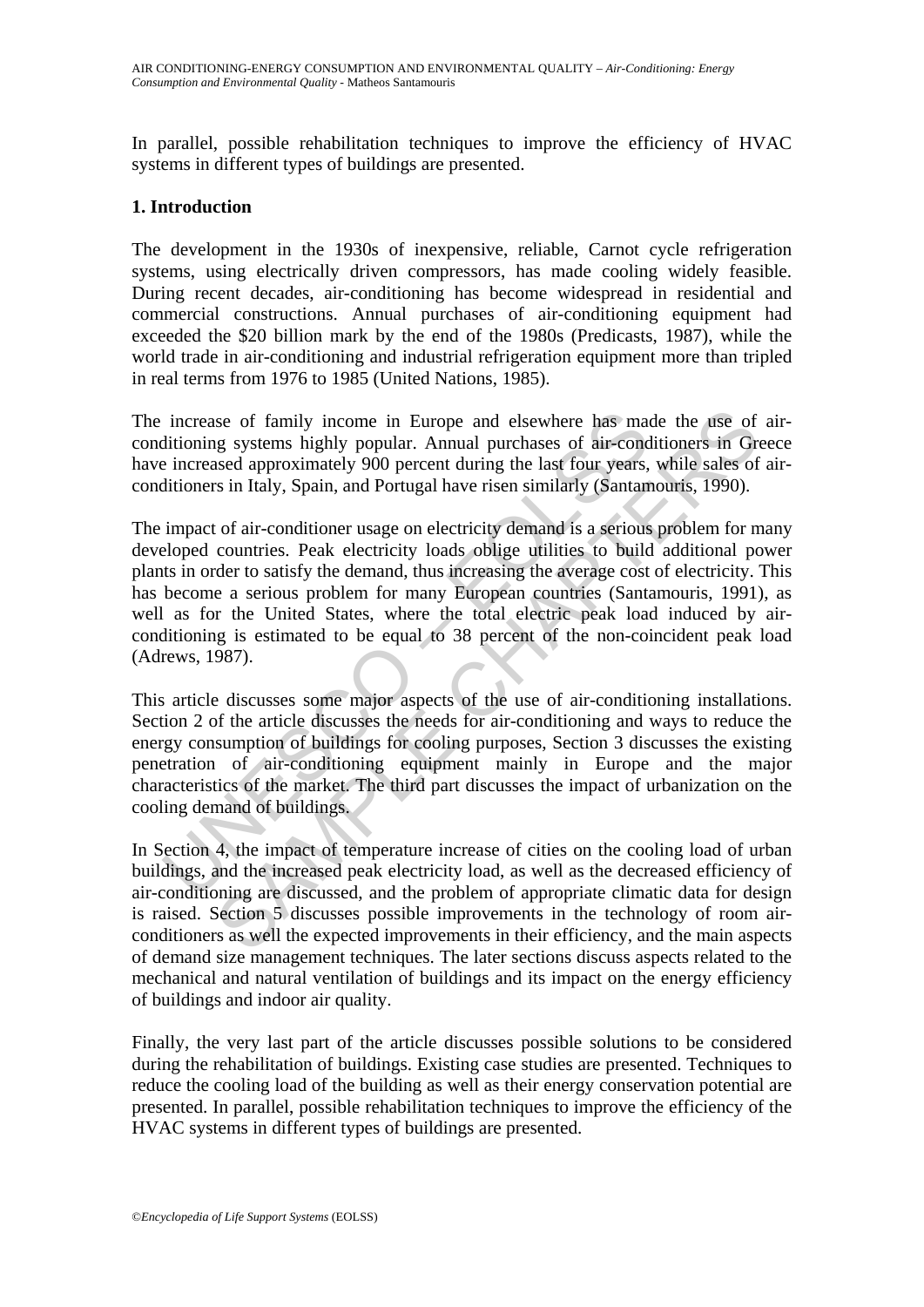# **2. Techniques to Reduce the Use of Air-Conditioning**

The environmental quality of indoor spaces is the result of a compromise between the building physics applied during the design of the building, energy consumption, and outdoor conditions. Indoor environmental quality can be seen as a combination of acceptable indoor air quality together with satisfactory thermal, visual, and acoustic comfort conditions.

extrand the complexity of the procedures taking place in a build<br>
in a view, the outdoor environment (forming a subsystem of thing) determines its stability and offers the inputs that define the praxeological spaces of the the complexity of the procedures taking place in a building. Accordin<br>the complexity of the procedures taking place in a building. Accordin<br>w, the outdoor environment (forming a subsystem of the whole syst<br>eletermines its Although indoor air quality is almost a direct function of the outdoor environmental quality, comfort in general is a more complex notion dealing with the physiological and psychological well-being of the inhabitants, and not necessarily the result of some thermal and visual parameters. The interrelation of all parameters defining indoor environmental quality seen from a "systemic" view permits us to describe and better understand the complexity of the procedures taking place in a building. According to such a view, the outdoor environment (forming a subsystem of the whole systembuilding) determines its stability and offers the inputs that define the epistemological and praxeological spaces of the inhabitant as well as of the buildings control. Actions decided and executed either under the form of natural control of the occupants, or the technical control of an intelligence system, can be seen as the functional and structural adaptation of the system-building to the inputs coming from the outdoor subsystem. Addressing successful solutions to counterbalance the effects of increased energy consumption for cooling in buildings is a necessary condition for the future. Possible solutions involve amongst others:

- The improvement of the ambient microclimate in the urban environment involving the use of more appropriate materials, increased use of green areas, use of cool sinks for heat dissipation, appropriate layout of urban canopies, and so on, to counterbalance the effects of temperature increase.
- The adaptation of buildings to the specific environmental conditions of cities in order to efficiently incorporate solar and energy saving measures, and counterbalance the radical changes and transformations of the radiative, thermal, moisture, and aerodynamic characteristics of the urban environment. This incorporates appropriate sizing and placing of the building openings to enhance airflow and natural ventilation, and use of passive cooling techniques to decrease cooling energy consumption and improve thermal comfort.
- The use of advanced air-conditioning equipment for individual buildings designed to operate optimally in urban conditions. This involves systems with optimized COP curves for the specific temperature and humidity conditions, systems using advanced inverters, intelligent control, and so on.
- The use of centralized or semi-centralized production, management, and distribution cooling networks (district cooling), together with the use of demand side management actions such as local or remote cycling.

None of the above can be seen as isolated areas of concern. The interrelated nature of the parameters defining the efficiency of the performance of buildings during the summer requires that practical actions undertaken at the various levels should be part of an integrated approach.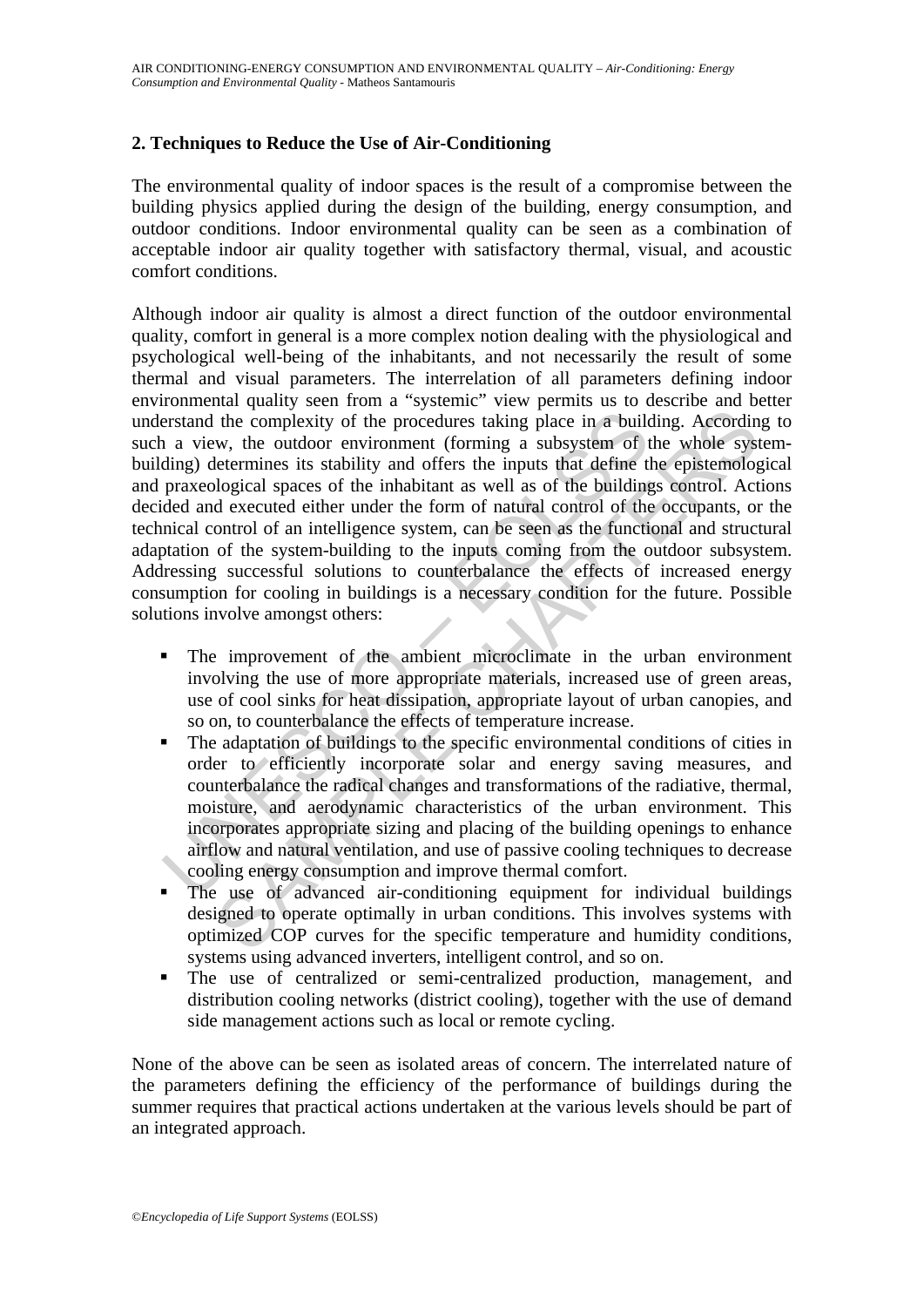# **2.1. Passive Cooling Techniques**

In particular, application of passive cooling techniques in buildings has been proved to be extremely effective and can contribute highly to decrease the cooling load of buildings. These techniques can be classified in three main categories:

- Techniques that aim to protect the building from solar radiation and prevent ambient heat. Protection from heat gains may involve the following measures: landscaping, and the use of outdoor and semi-outdoor spaces, building form, layout and external finishing, solar control and shading of building surfaces, thermal insulation, control of internal gains, and so on.
- Techniques aiming to modulate heat gains. Modulation of heat gain has to do with the capacity for heat storage in the building structure. This delay strategy can provide attenuation of peaks in cooling load and modulation of internal temperature with heat discharge at a later time. The larger the swings in outdoor temperature are, the more important the effect of such storage capacity is. The cycle of heat storage and discharge must be combined with means of heat dissipation, so that the discharge phase does not add to overheating.
- temperature with heat discharge at a later time. The larger the temperature are, the more important the effect of such storage cycle of heat discharge and discharge must be combined we disspiration, so that the discharge p perature with heat discharge at a later time. The larger the swings in out<br>perature with heat discharge at a later time. The larger the swings in out<br>perature are, the more important the effect of such storage capacity is<br> Heat dissipation techniques. These techniques deal with the potential for disposal of excess heat by natural means. Dissipation of the excess heat depends on two main conditions: first, the availability of an appropriate environmental heat sink for the heat to be rejected, and second, the appropriate thermal coupling and sufficient temperature differences for the transfers of heat from indoor spaces to sink. The main processes of heat dissipation techniques are radiative cooling using as heat sink the sky, evaporative cooling using as sink the air and water, convective cooling, using as sink the air and ground cooling based on the use of the soil. Heat dissipation techniques are generally climate dependent. Mechanical devices may assist heat transfer as a means of overcoming low temperature differences or other limitations.

Recent developments achieved through the PASCOOL research project of the Commission have permitted the development of appropriate systems and techniques ready to be applied in buildings. The PASCOOL research project of the European Community, aimed to develop techniques, tools, and design guidelines in order to promote passive cooling applications in buildings. The project is based on an extensive experimental program that has allowed us to better understand phenomena related to passive cooling processes in buildings. The major results of the program include:

- Experimentally validated tools describing natural ventilation conditions in buildings like the multizone air flow model PASSPORT-Air and the CP-Calc method to predict pressure coefficients around buildings.
- **Thermal comfort assessments and criteria as presented in the previous section.**
- Experimentally validated solar control algorithms.
- Experimental and theoretical studies and algorithms describing the role of thermal mass in free running and air-conditioned buildings as well as to predict the impact of night cooling techniques as a function of thermal mass.
- A validated version of the PC simulation tool Passport Plus including algorithms for natural ventilation, solar control and comfort.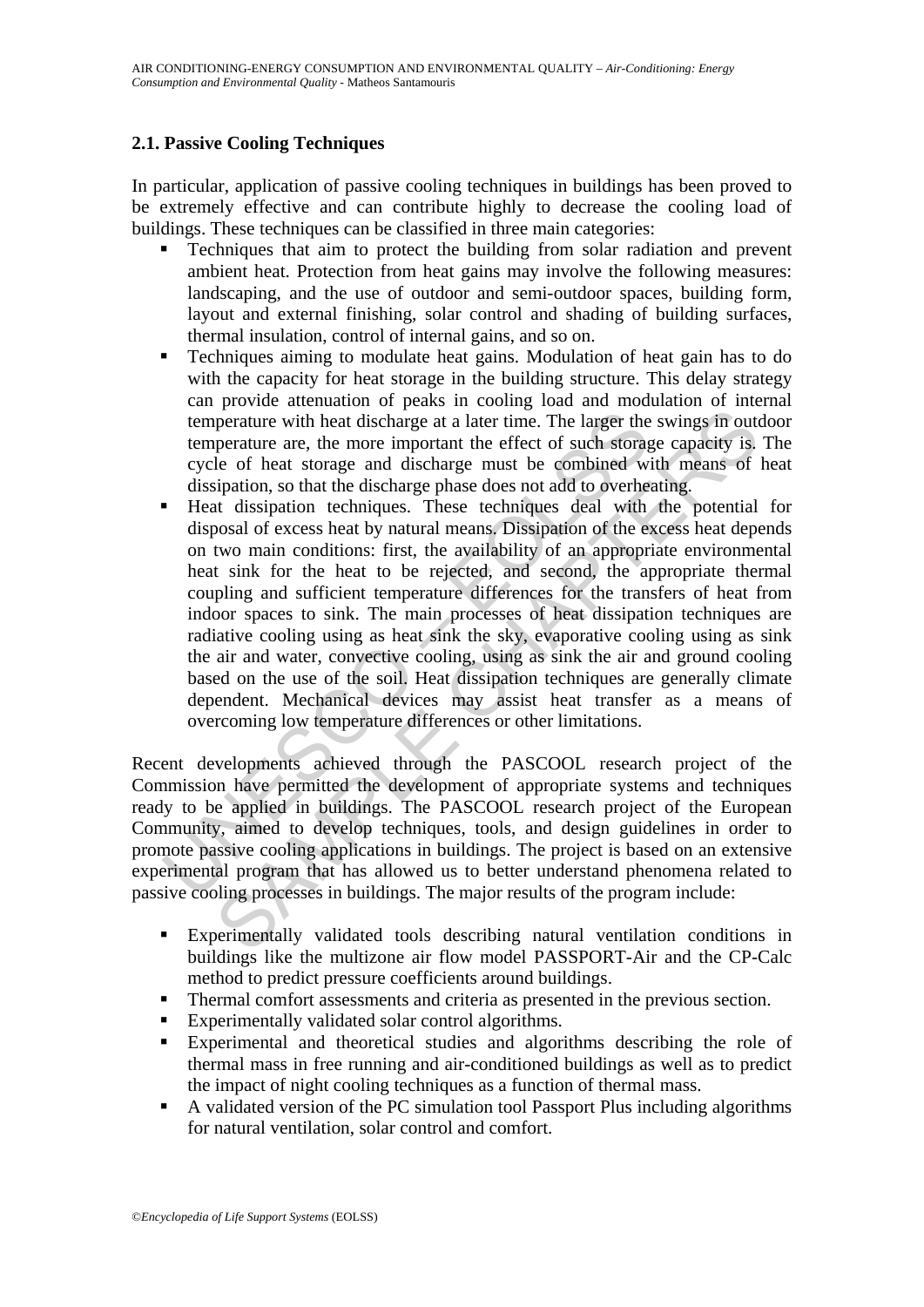- Algorithms and tools to assess the cooling potential of natural cooling techniques (evaporative, radiative, ground coupled), and a European Atlas on the potential of natural cooling techniques in southern Europe.
- Test Reference Summer climatic files for selected South European locations.
- A design handbook including all the developed guidelines.
- A computerized handbook to provide on line help and information during the design stage.

colored profile and urban environments.<br>
So climate and urban climates are extremely important and<br>
sumption for cooling purposes. At the same time, the results<br>
PHYR" competition, focusing on passive cooling applications<br> of passive cooling techniques in urban environments. Aspects relate<br>ante and urban climates are extremely important and determine en<br>m for cooling purposes. At the same time, the small information<br>in coording purposes at t Although the results achieved by PASCOOL are very important and produce a first significant advance to passive cooling in Europe, serious further work needs to be done towards the better understanding of comfort and energy related phenomena during summer in buildings. Research efforts should focus on the development of appropriate comfort criteria and models for summer under transient conditions, as well as on the application of passive cooling techniques in urban environments. Aspects related to micro climate and urban climates are extremely important and determine energy consumption for cooling purposes. At the same time, the results of the European "ZEPHYR" competition, focusing on passive cooling applications in buildings, have shown that there is a very serious need for simple design tools and information and dissemination procedures concerning the application of passive cooling techniques in buildings.

Where passive techniques are being considered as alternatives to air-conditioning the following are some of the primary benefits:

- Environmental benefits. There are important indirect environmental benefits associated with the reduction of the CFCs, and the reduction of pollution caused by the production of electricity.
- Indoor environmental quality and occupant health.
- Cost savings. These will include savings in capital, maintenance and running costs.
- Energy savings. The resulting savings in primary energy can be considerable.
- Reduced strain on national grids by reducing the peak electricity demand.
- Simplicity, ease of operation. These are common characteristics but may vary between different processes and techniques.

Thermal comfort of buildings is a well-researched area. However, our existing knowledge of comfort covers a small part of environmental conditions while it responds partly to personal and behavioral situations. The major part of the experiments has resulted in methods to predict thermal comfort under steady state conditions. The most well-known and widely accepted methods are the "Comfort Equation" proposed by Fanger, and the J. B. Pierce two-node model of human thermoregulation. On the basis of these models several steady state thermal comfort standards have been established during recent years.

However, because of the thermal interaction between the building shell, the occupants, and the heating and cooling system, steady state conditions are rarely encountered in practice. Thermal conditions in free floating buildings are far from steady, while important indoor fluctuations between 0.5  $\degree$ C and 3.9  $\degree$ C are found in a constant set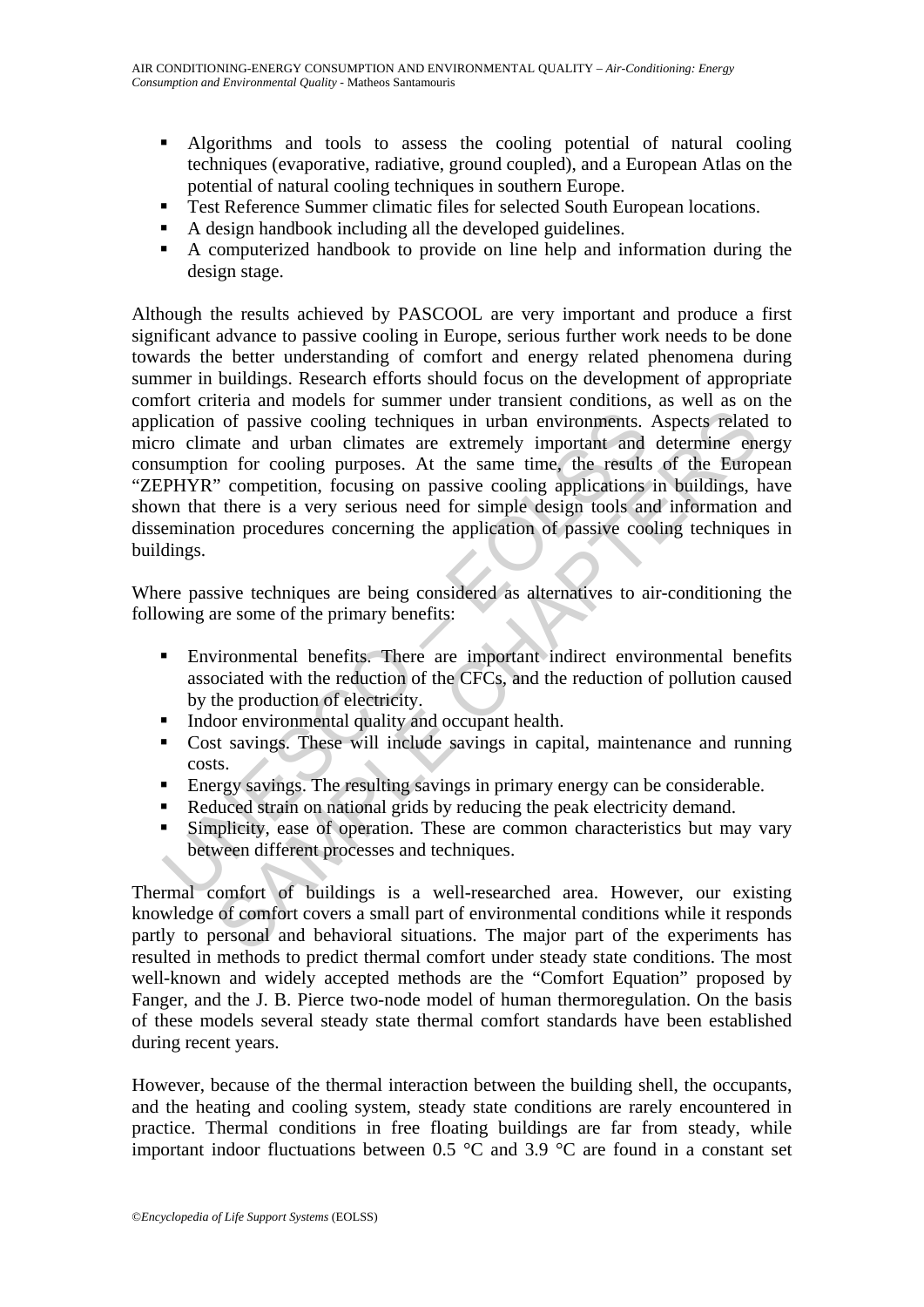point passive solar building as an effect of the control system. Knowledge of thermal comfort under transient conditions is still limited. A review on thermal comfort in transient conditions concludes, "results of thermal comfort experiments seem to be the only source of information on thermal acceptability in changing environmental conditions."

Some of these experiments show an important discrepancy with the Fanger model, especially for the region where no mechanical conditioning is applied. The causes of discrepancy are summarized, and the review deals mainly with the temporal and spatial variation of the physical parameters. Based on their data Humphreys and Nicol have proposed an adaptive comfort model. Humphreys has demonstrated that for a group of people the comfort temperature is close to the average temperature they experience. Studies have shown, that by using a version of the model to set variable rather than static design temperatures, remarkable savings can be made in the energy needed for air-conditioning.

c design temperatures, remarkable savings can be made in the conditioning.<br>
eloping Humphreys's work, the Comfort group of PASCOOL, t<br>
tre, Cambridge University, in collaboration with University of  $\neq$ <br>
field studies to Developing Humphreys's work, the Comfort group of PASCOOL, based at the Martin Centre, Cambridge University, in collaboration with University of Athens, has carried out field studies to understand the mechanisms by which people make themselves comfortable at higher temperatures. Important results have been obtained with the use of a specially designed personal monitoring instrumentation, questionnaires, and an observation procedure. Preliminary findings confirm that people are comfortable at much higher temperatures than expected. In one building 89 percent of inhabitants were satisfied with a mean operative room temperature of 30.5 °C. It is also confirmed that people take a number of adaptive actions to make themselves comfortable including moving to cooler parts of the room.

py temperatures, remarkable savings can be made in the energy needed<br>oning.<br>In temperatures, remarkable savings can be made in the energy needed<br>oning.<br>If Humphreys's work, the Comfort group of PASCOOL, based at the Mis<br>mb This was shown by the fact that temperatures recorded by the personal loggers were about 0.75  $\degree$ C to 1.5  $\degree$ C lower than average room temperature. Many changes to clothing and to the building controls were also detected. In 864 monitored hours there were 273 adjustments to building controls and 62 alterations to clothing. Although the metabolic rate was not monitored, it was shown by modeling and measurements of body movements using stroboscopic photography that quite modest changes in the speed that an action was carried out could reduce the average metabolic rate by about 10 to 20 percent. This is an important finding because it suggests that nominally identical tasks can be achieved for different expenditure of energy. Comfort research under transient conditions is very promising and can result in high energy savings. However, further field and theoretical studies are necessary in order to improve knowledge on this topic.

- -
- -
- -

TO ACCESS ALL THE **23 PAGES** OF THIS CHAPTER, Visi[t: http://www.eolss.net/Eolss-sampleAllChapter.aspx](https://www.eolss.net/ebooklib/sc_cart.aspx?File=E3-17)